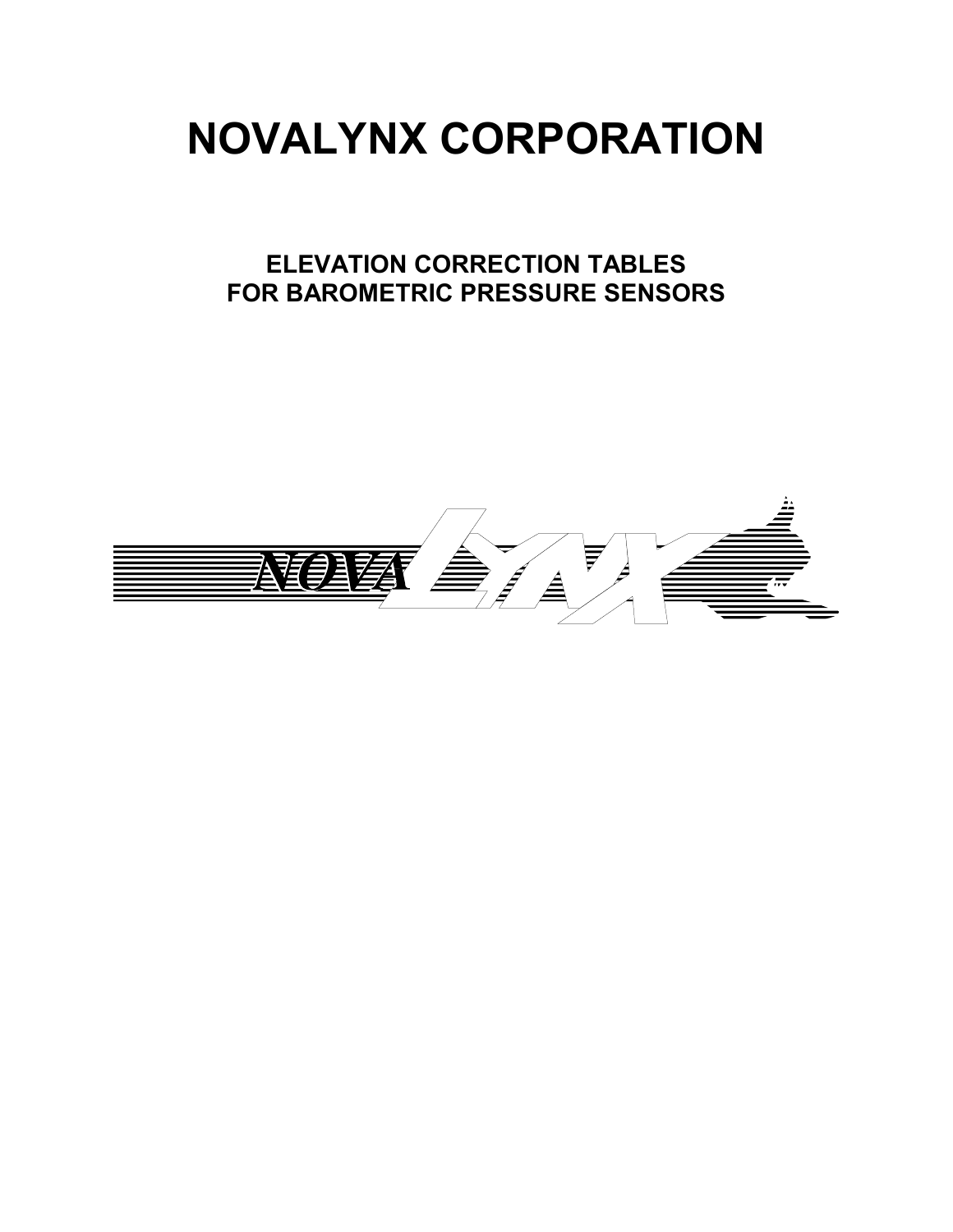**NovaLynx Corporation 431 Crown Point Cir Ste 120 Grass Valley, CA 95945-9531 USA Phone: (530) 823-7185 Email: nova@novalynx.com Website: www.novalynx.com**

Copyright © 1988-2020 by NovaLynx Corporation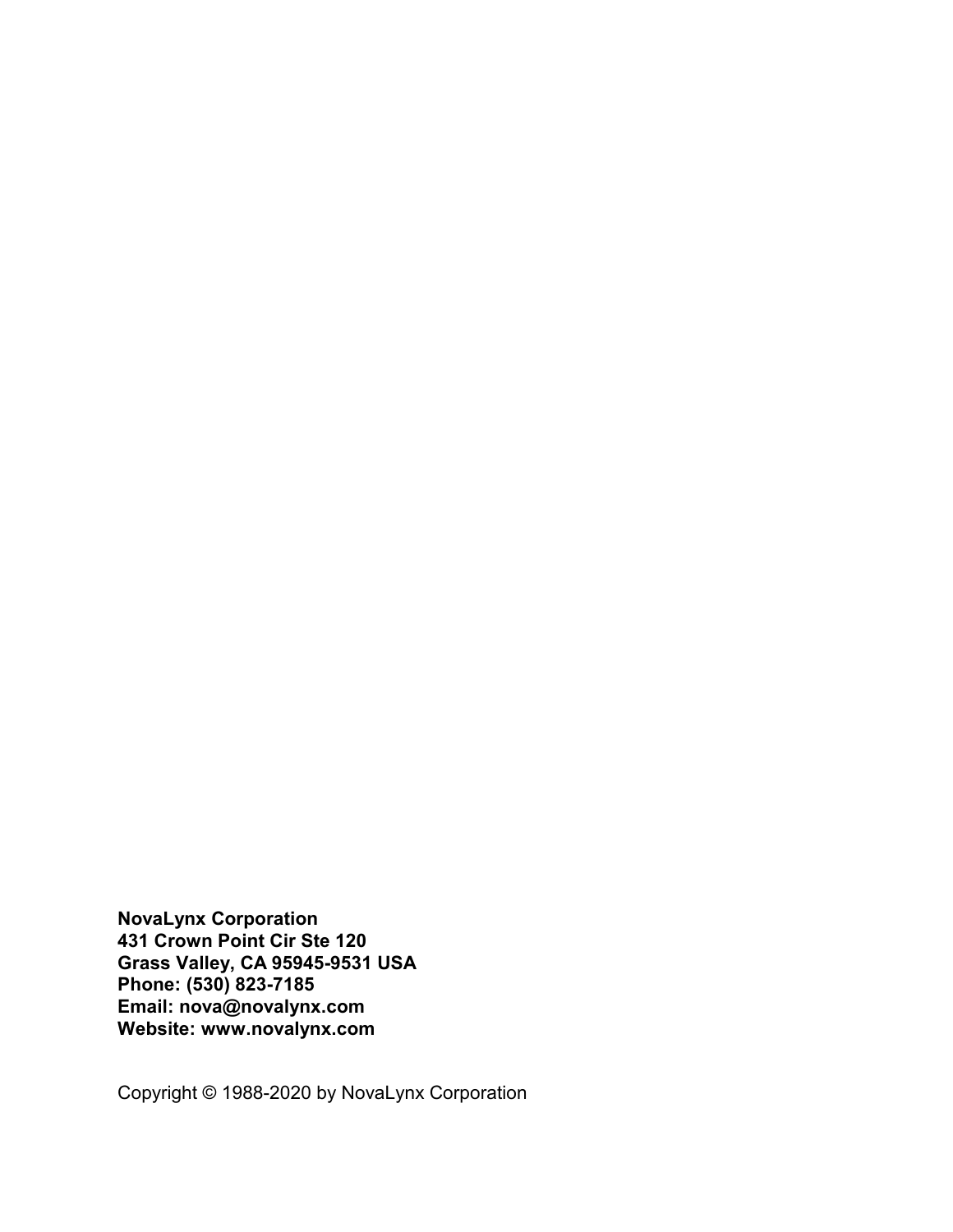### **ELEVATION CORRECTION TABLES FOR BAROMETRIC PRESSURE SENSORS**

#### **INTRODUCTION**

Weather stations located at elevations above sea level often need adjustment to the barometer so that sea level pressure is the indicated value. Sometimes the information necessary making for the adjustment is unavailable or is difficult to obtain. This document provides tables that give the barometer corrections for various elevations. A brief discussion of the concept of pressure variations with elevation is also included.

#### **USING THE TABLES**

Barometer corrections to sea level pressure are most often associated with airports, television reports, or National Weather Service offices. These organizations give sea level reduced pressure readings. Some large organizations may have networks of weather stations spread over a large region to measure lateral variations in pressure such as those produced by weather fronts. It is not necessary for a barometer to be corrected to sea level in order for it to operate. The correction adjustment is simply a preference for the way that pressure is reported.

Barometric pressure corrections can be obtained by contacting a local airport or National Weather Service weather station operator and requesting the current local reading. The barometer in question is then adjusted so that its reading matches that obtained from the airport or NWS. Some error will be introduced using this method of adjustment, increasing with distance since lateral pressure variations may increase with the horizontal distance from the reporting weather station.

The tables provided with this document are based upon the United States Standard Atmosphere and can be used in situations where no reporting stations exist within the immediate area. The tables give the correction factor that is added to the barometric pressure reading for a given station elevation. The correction is given both in inches of mercury (inHg) and in millibars (mb). Values are indicated for elevations expressed in feet above sea level.

For any station elevation, add the "**deviation from zero**" figure to the barometer's current barometric pressure reading.

As an example, consider a barometer located at an elevation of 4550 feet with a current reading of 25.07 inHg. Using the tables, a value of 4.60 inHg should be added to the reading. The barometer should be adjusted until it produces a reading of 29.67 inHg to report the equivalent sea level pressure.

The "**standard pressure**" figures indicate the calculated barometric pressure at each elevation based upon the United States Standard Atmosphere. Actual pressures typically vary by up to 1 inHg (34 mb), depending upon weather conditions, time of year, and time of day. The variation is seldom more than 2 inHg (68 mb) from the values given, even in a severe storm. These figures provide a method for checking a barometer's operation. A barometer that is located at an elevation of 1950 feet and is reporting a pressure of 860 mb has a calibration problem or is sitting in the eye of a super hurricane!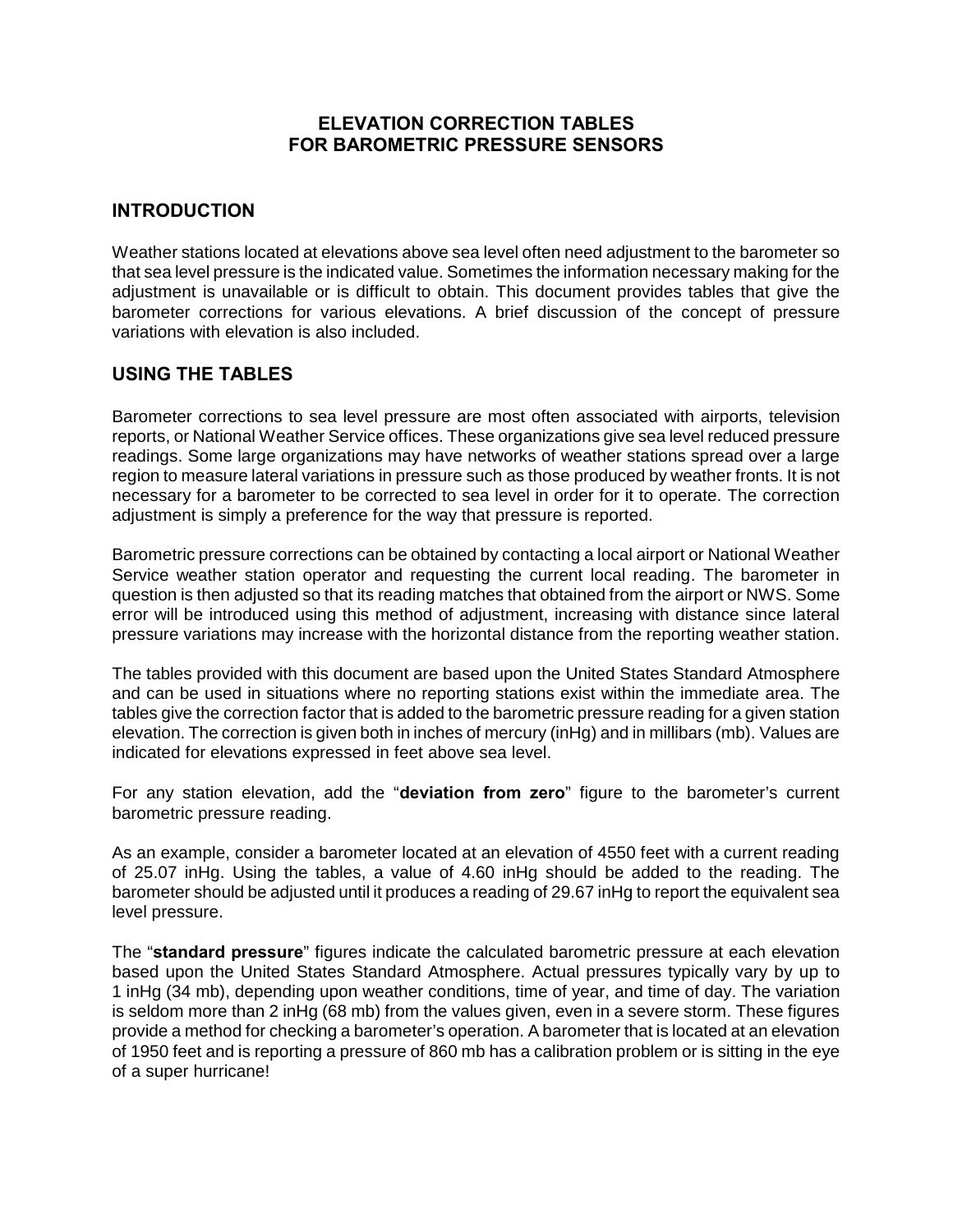Feet and mb

| <b>Station</b> | Standard | Deviation | <b>Station</b> | Standard | Deviation |
|----------------|----------|-----------|----------------|----------|-----------|
| Elevation      | Pressure | from zero | Elevation      | Pressure | from zero |
| ( feet)        | (mb)     | (mb)      | $($ feet)      | (mb)     | (mb)      |
| 0              | 1013.2   | 0.0       | 1950           | 943.8    | 69.4      |
| 50             | 1011.4   | 1.8       | 2000           | 942.1    | 71.1      |
| 100            | 1009.6   | 3.7       | 2050           | 940.4    | 72.9      |
| 150            | 1007.8   | 5.5       | 2100           | 938.6    | 74.6      |
| 200            | 1005.9   | 7.3       | 2150           | 936.9    | 76.3      |
| 250            | 1004.1   | 9.1       | 2200           | 935.2    | 78.0      |
| 300            | 1002.3   | 10.9      | 2250           | 933.5    | 79.8      |
| 350            | 1000.5   | 12.8      | 2300           | 931.8    | 81.5      |
| 400            | 998.7    | 14.6      | 2350           | 930.1    | 83.2      |
| 450            | 996.9    | 16.4      | 2400           | 928.4    | 84.9      |
| 500            | 995.1    | 18.2      | 2450           | 926.7    | 86.6      |
| 550            | 993.3    | 20.0      | 2500           | 925.0    | 88.3      |
| 600            | 991.5    | 21.8      | 2550           | 923.3    | 90.0      |
| 650            | 989.7    | 23.6      | 2600           | 921.6    | 91.7      |
| 700            | 987.9    | 25.4      | 2650           | 919.9    | 93.4      |
| 750            | 986.1    | 27.2      | 2700           | 918.2    | 95.1      |
| 800            | 984.3    | 29.0      | 2750           | 916.5    | 96.8      |
| 850            | 982.5    | 30.8      | 2800           | 914.8    | 98.4      |
| 900            | 980.7    | 32.5      | 2850           | 913.1    | 100.1     |
| 950            | 978.9    | 34.3      | 2900           | 911.4    | 101.8     |
| 1000           | 977.1    | 36.1      | 2950           | 909.7    | 103.5     |
| 1050           | 975.4    | 37.9      | 3000           | 908.1    | 105.2     |
| 1100           | 973.6    | 39.7      | 3050           | 906.4    | 106.8     |
| 1150           | 971.8    | 41.4      | 3100           | 904.7    | 108.5     |
| 1200           | 970.0    | 43.2      | 3150           | 903.1    | 110.2     |
| 1250           | 968.3    | 45.0      | 3200           | 901.4    | 111.9     |
| 1300           | 966.5    | 46.7      | 3250           | 899.7    | 113.5     |
| 1350           | 964.8    | 48.5      | 3300           | 898.1    | 115.2     |
| 1400           | 963.0    | 50.2      | 3350           | 896.4    | 116.8     |
| 1450           | 961.2    | 52.0      | 3400           | 894.7    | 118.5     |
| 1500           | 959.5    | 53.8      | 3450           | 893.1    | 120.2     |
| 1550           | 957.7    | 55.5      | 3500           | 891.4    | 121.8     |
| 1600           | 956.0    | 57.3      | 3550           | 889.8    | 123.5     |
| 1650           | 954.2    | 59.0      | 3600           | 888.1    | 125.1     |
| 1700           | 952.5    | 60.7      | 3650           | 886.5    | 126.8     |
| 1750           | 950.8    | 62.5      | 3700           | 884.8    | 128.4     |
| 1800           | 949.0    | 64.2      | 3750           | 883.2    | 130.0     |
| 1850           | 947.3    | 66.0      | 3800           | 881.6    | 131.7     |
| 1900           | 945.6    | 67.7      | 3850           | 879.9    | 133.3     |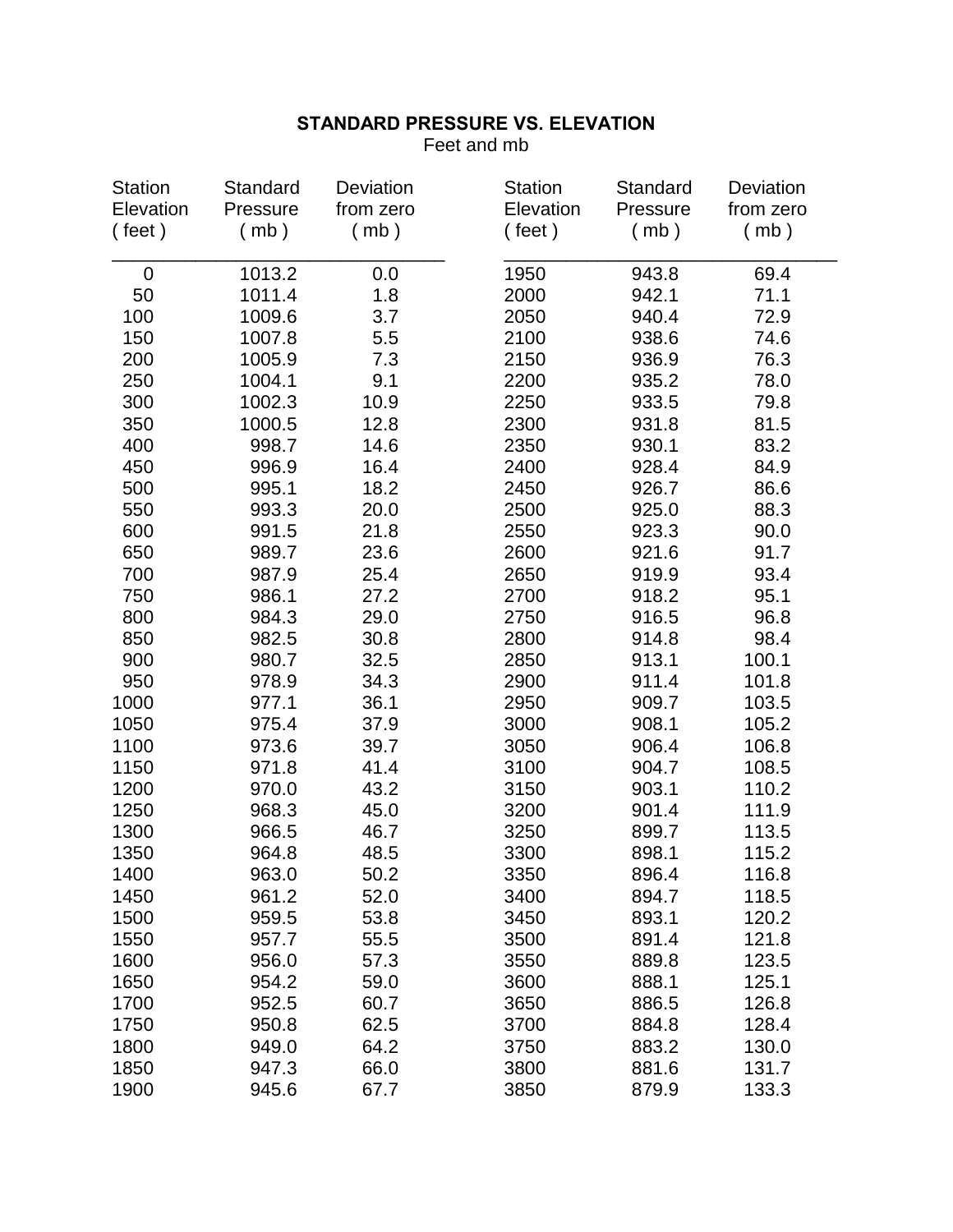Feet and mb

| <b>Station</b> | Standard | Deviation | <b>Station</b> | Standard | Deviation |
|----------------|----------|-----------|----------------|----------|-----------|
| Elevation      | Pressure | from zero | Elevation      | Pressure | from zero |
| ( feet)        | (mb)     | (mb)      | $($ feet)      | (mb)     | (mb)      |
| 3900           | 878.3    | 134.9     | 5850           | 816.5    | 196.7     |
| 3950           | 876.7    | 136.6     | 5900           | 815.0    | 198.3     |
|                |          |           |                |          |           |
| 4000           | 875.0    | 138.2     | 5950           | 813.4    | 199.8     |
| 4050           | 873.4    | 139.8     | 6000           | 811.9    | 201.3     |
| 4100           | 871.8    | 141.4     | 6050           | 810.4    | 202.9     |
| 4150           | 870.2    | 143.1     | 6100           | 808.9    | 204.4     |
| 4200           | 868.6    | 144.7     | 6150           | 807.3    | 205.9     |
| 4250           | 866.9    | 146.3     | 6200           | 805.8    | 207.4     |
| 4300           | 865.3    | 147.9     | 6250           | 804.3    | 209.0     |
| 4350           | 863.7    | 149.5     | 6300           | 802.8    | 210.5     |
| 4400           | 862.1    | 151.1     | 6350           | 801.3    | 212.0     |
| 4450           | 860.5    | 152.7     | 6400           | 799.7    | 213.5     |
| 4500           | 858.9    | 154.3     | 6450           | 798.2    | 215.0     |
| 4550           | 857.3    | 155.9     | 6500           | 796.7    | 216.5     |
| 4600           | 855.7    | 157.5     | 6550           | 795.2    | 218.0     |
| 4650           | 854.1    | 159.1     | 6600           | 793.7    | 219.5     |
| 4700           | 852.5    | 160.7     | 6650           | 792.2    | 221.0     |
| 4750           | 850.9    | 162.3     | 6700           | 790.7    | 222.5     |
| 4800           | 849.3    | 163.9     | 6750           | 789.2    | 224.0     |
| 4850           | 847.7    | 165.5     | 6800           | 787.7    | 225.5     |
| 4900           | 846.2    | 167.1     | 6850           | 786.2    | 227.0     |
| 4950           | 844.6    | 168.7     | 6900           | 784.7    | 228.5     |
| 5000           | 843.0    | 170.2     | 6950           | 783.2    | 230.0     |
| 5050           | 841.4    | 171.8     | 7000           | 781.8    | 231.5     |
| 5100           | 839.8    | 173.4     | 7050           | 780.3    | 233.0     |
| 5150           | 838.3    | 175.0     | 7100           | 778.8    | 234.4     |
| 5200           | 836.7    | 176.5     | 7150           | 777.3    | 235.9     |
| 5250           | 835.1    | 178.1     | 7200           | 775.8    | 237.4     |
| 5300           | 833.6    | 179.7     | 7250           | 774.4    | 238.9     |
| 5350           | 832.0    | 181.2     |                |          |           |
| 5400           | 830.5    | 182.8     |                |          |           |
| 5450           | 828.9    | 184.3     |                |          |           |
| 5500           | 827.3    | 185.9     |                |          |           |
| 5550           | 825.8    | 187.5     |                |          |           |
| 5600           | 824.2    | 189.0     |                |          |           |
| 5650           | 822.7    | 190.6     |                |          |           |
| 5700           | 821.1    | 192.1     |                |          |           |
| 5750           | 819.6    | 193.6     |                |          |           |
| 5800           | 818.1    | 195.2     |                |          |           |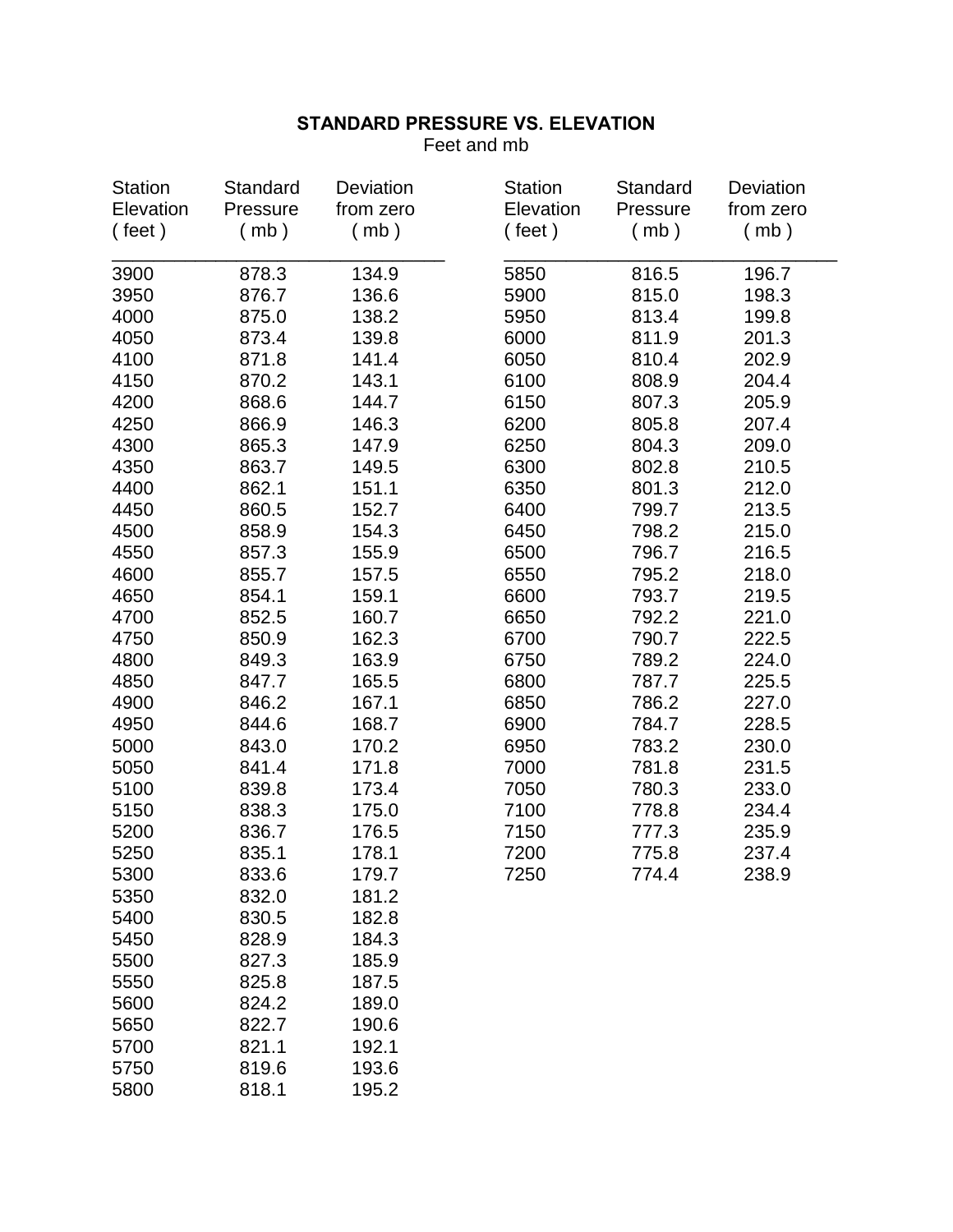Feet and inHg

| <b>Station</b> | Standard      | Deviation     | <b>Station</b> | Standard      | Deviation     |
|----------------|---------------|---------------|----------------|---------------|---------------|
| Elevation      | Pressure      | from zero     | Elevation      | Pressure      | from zero     |
| ( feet)        | $($ in Hg $)$ | $($ in Hg $)$ | $($ feet)      | $($ in Hg $)$ | $($ in Hg $)$ |
| 0              | 29.92         | 0.00          | 1950           | 27.87         | 2.05          |
| 50             | 29.87         | 0.05          | 2000           | 27.82         | 2.10          |
| 100            | 29.81         | 0.11          | 2050           | 27.77         | 2.15          |
| 150            | 29.76         | 0.16          | 2100           | 27.72         | 2.20          |
| 200            | 29.71         | 0.22          | 2150           | 27.67         | 2.25          |
| 250            | 29.65         | 0.27          | 2200           | 27.62         | 2.30          |
| 300            | 29.60         | 0.32          | 2250           | 27.57         | 2.36          |
| 350            | 29.54         | 0.38          | 2300           | 27.52         | 2.41          |
| 400            | 29.49         | 0.43          | 2350           | 27.46         | 2.46          |
| 450            | 29.44         | 0.48          | 2400           | 27.41         | 2.51          |
| 500            | 29.38         | 0.54          | 2450           | 27.36         | 2.56          |
| 550            | 29.33         | 0.59          | 2500           | 27.31         | 2.61          |
| 600            | 29.28         | 0.64          | 2550           | 27.26         | 2.66          |
| 650            | 29.22         | 0.70          | 2600           | 27.21         | 2.71          |
| 700            | 29.17         | 0.75          | 2650           | 27.16         | 2.76          |
| 750            | 29.12         | 0.80          | 2700           | 27.11         | 2.81          |
| 800            | 29.07         | 0.86          | 2750           | 27.06         | 2.86          |
| 850            | 29.01         | 0.91          | 2800           | 27.01         | 2.91          |
| 900            | 28.96         | 0.96          | 2850           | 26.96         | 2.96          |
| 950            | 28.91         | 1.01          | 2900           | 26.91         | 3.01          |
| 1000           | 28.86         | 1.07          | 2950           | 26.86         | 3.06          |
| 1050           | 28.80         | 1.12          | 3000           | 26.82         | 3.11          |
| 1100           | 28.75         | 1.17          | 3050           | 26.77         | 3.16          |
| 1150           | 28.70         | 1.22          | 3100           | 26.72         | 3.20          |
| 1200           | 28.65         | 1.28          | 3150           | 26.67         | 3.25          |
| 1250           | 28.59         | 1.33          | 3200           | 26.62         | 3.30          |
| 1300           | 28.54         | 1.38          | 3250           | 26.57         | 3.35          |
| 1350           | 28.49         | 1.43          | 3300           | 26.52         | 3.40          |
| 1400           | 28.44         | 1.48          | 3350           | 26.47         | 3.45          |
| 1450           | 28.39         | 1.54          | 3400           | 26.42         | 3.50          |
| 1500           | 28.33         | 1.59          | 3450           | 26.37         | 3.55          |
| 1550           | 28.28         | 1.64          | 3500           | 26.32         | 3.60          |
| 1600           | 28.23         | 1.69          | 3550           | 26.68         | 3.65          |
| 1650           | 28.18         | 1.74          | 3600           | 26.23         | 3.69          |
| 1700           | 28.13         | 1.79          | 3650           | 26.18         | 3.74          |
| 1750           | 28.08         | 1.85          | 3700           | 26.13         | 3.79          |
| 1800           | 28.02         | 1.90          | 3750           | 26.08         | 3.84          |
| 1850           | 27.97         | 1.95          | 3800           | 26.03         | 3.89          |
| 1900           | 27.92         | 2.00          | 3850           | 25.98         | 3.94          |